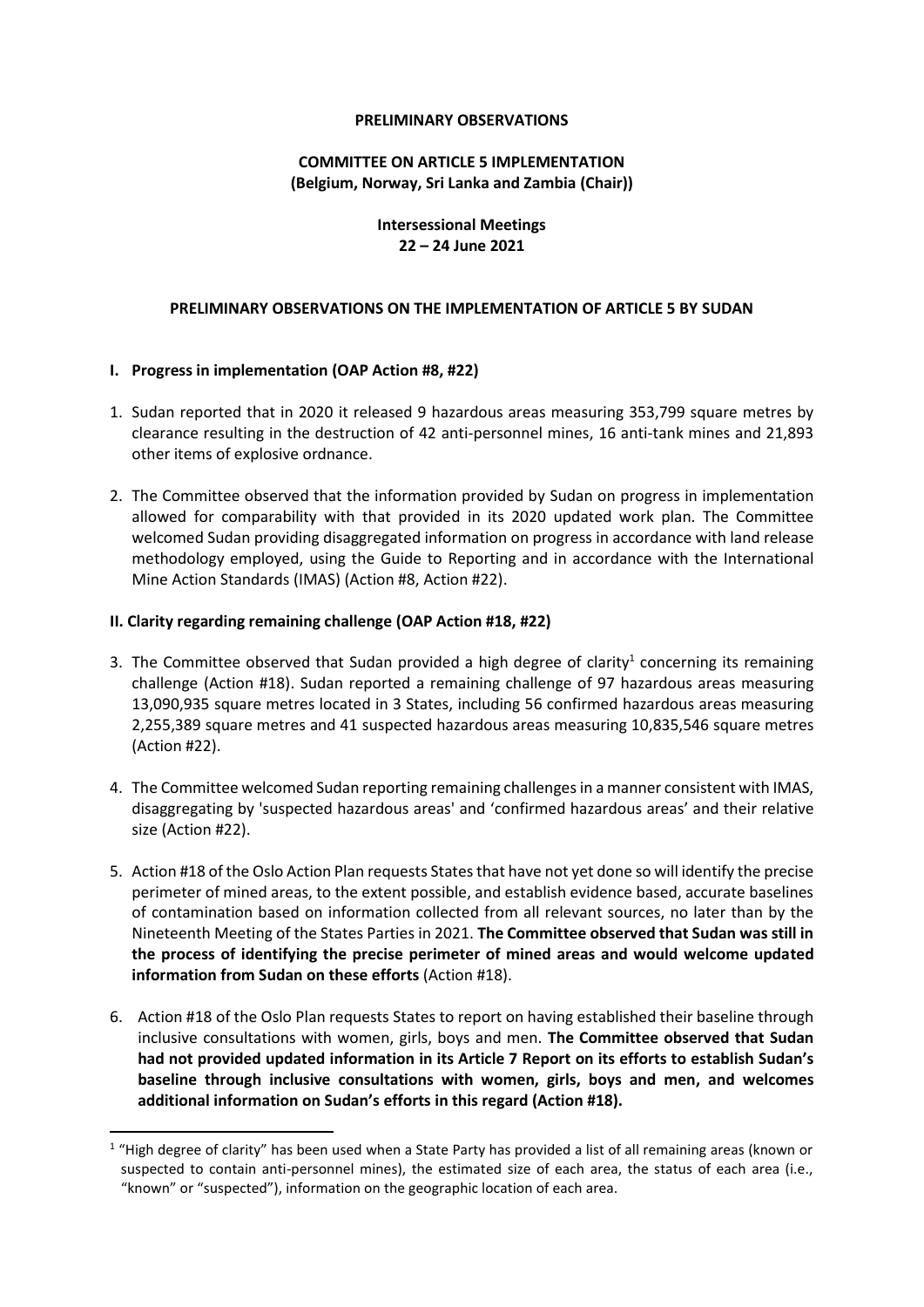# **III. National plans for clearance and survey (OAP Actions #1, #2, #3, #6, #19, #20, #26)**

- 7. The Committee recalled that Sudan's updated work plan submitted in 2020 contained a national evidence based and costed plan for clearance and survey for the period of 2020-2023 (Action #2, Action #19). Sudan further reported having a National Mine Action Strategy in place for the period of 2020-2023 (Action #2).
- 8. Sudan reported that it would address 14,833,365 square metres through non-technical survey and 913,126 square metres though technical survey / clearance for the period 2020-2021, 8,229,561 square metres through non-technical survey and 1,457,643 square metres through technical survey / clearance for the period 2021-2022, and 902,437 square metres through non-technical survey and 31,491 square metres through technical survey / clearance for the period 2022-2023. The Committee observed that Sudan had reported adjusted milestones based on new evidence, including information on the number of areas and the amount of mined area to be addressed annually (Action #20).
- 7. Sudan reported that mine action is integrated into national development plans, poverty reduction strategy and humanitarian response plans. **The Committee would welcome further detailed information on Sudan's efforts in this regard** (Action #1).
- 8. The Committee observed Sudan reported in detail on the allocation of annual financial commitments towards implementation, including an annual allocation of US \$2,000,000 from the Government of Sudan. The Committee further noted that Sudan had reported in detail on financial contributions from its implementing partners and donors during the reporting period (Action #1). Sudan reported that advocacy plays a vital role in humanitarian mine action in terms of ensuring common consensus and encouraging cooperation among different stakeholders and conflict factions, in obtaining safe access and suitable environment for the implementation of mine action activities. The Committee noted with satisfaction Sudan's efforts to strengthen partnerships and integrate responses between mine action related activities and humanitarian response plans, peacebuilding, development or human rights plans, where relevant (Action #6).
- 9. The Committee recalled that Sudan's updated work plan submitted in 2020 included updates on its efforts to ensure the different needs and perspectives of women, girls, boys and men are considered, including the development of management policies that have been communicated to all departments and national mine action organizations working in Sudan. Sudan also reported that mine action activities do not cause any forms of marginalization, vulnerability, or exclusion that may be experienced by individuals from the mine/ERW affected communities (Action #3).
- 10.Sudan reported that its national mine action strategy and work plan make provisions for a sustainable national capacity to address previously unknown mined areas following completion (Action #26).

## **IV. Efficient and expedient implementation (OAP Actions #5, #9, #27)**

11.Sudan reported on its efforts to ensure that its National Mine Action Standards (NMAS) are in line with IMAS. Sudan reported that the review of critical safety, control and quality elements of Sudan's NMAS are awaiting endorsement. The Committee welcomes the information from Sudan and would welcome further information on the timeline for approval of the updated NMAS (Action #5).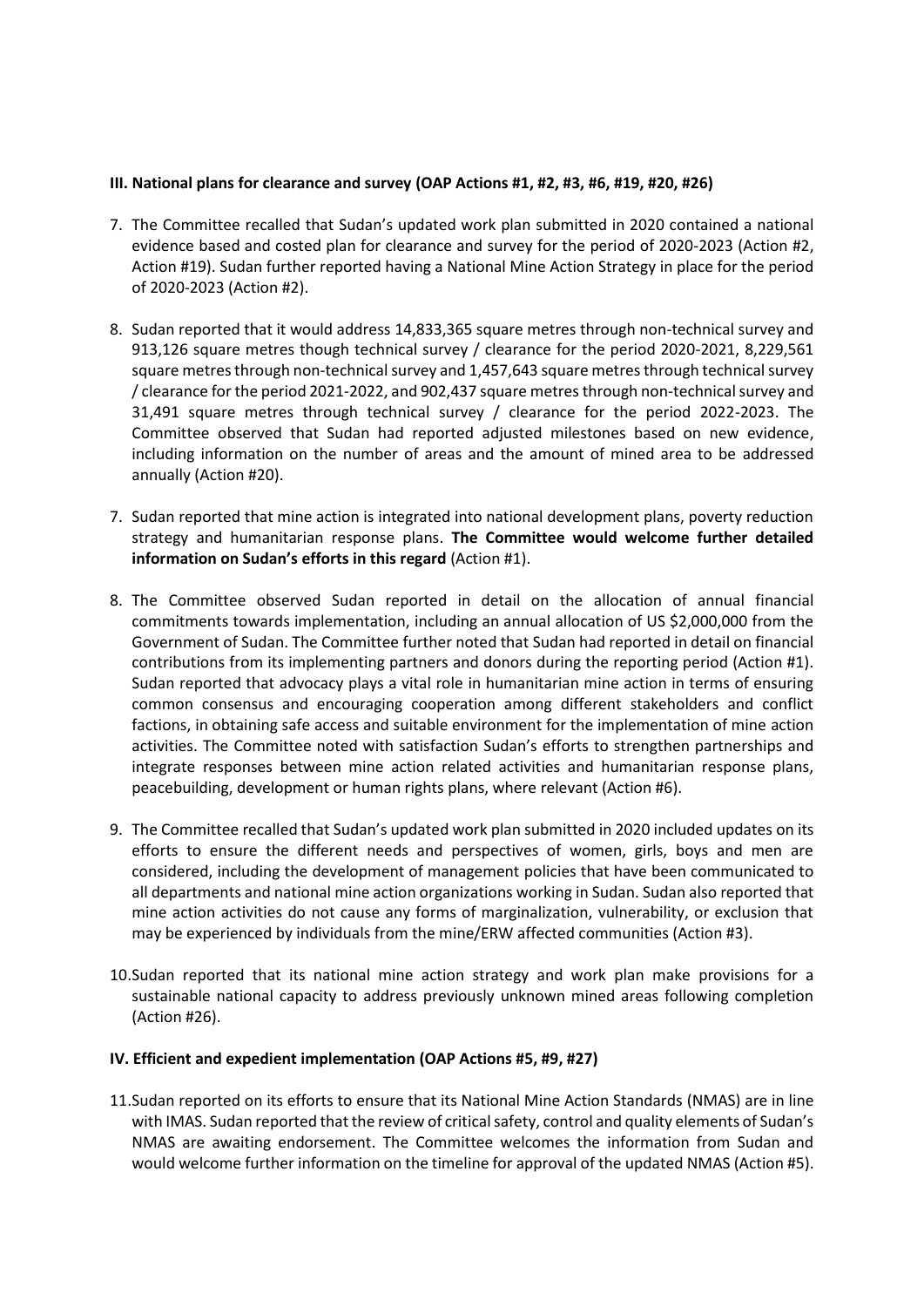- 12.Sudan reported on its efforts to maintain an accurate and up-to-date information management system. In this regard, Sudan reported that it is introducing IMSMA New Generation that will be used to maintain accurate and up-to-date data on the status of implementation. The Committee welcomes the information from Sudan and would welcome further information for the timeline of implementation (Action #9).
- 13. Action #27 of the Oslo Action Plan requests States to take appropriate steps to improve the effectiveness and efficiency of survey and clearance, including by promoting the research, application and sharing of innovative technological means to this effect. **The Committee observed that Sudan had not provided information in its Article 7 Report on its efforts to improve the effectiveness and efficiency of survey and clearance operations, including by promoting the research, application and sharing of innovative technological means (Action #27).**

## **V. Actions in accordance with plans in extension requests and decisions on them**

- 14.In considering Sudan's 2018 extension request, the Seventeenth Meeting of the States Parties requested Sudan to submit updated information on several matters. The Committee welcomes the information provided by Sudan on;
	- **•** Progress in land release relative to the commitments made in Sudan's annual work plan, disaggregating outputs in a manner consistent with the IMAS, including consistent disaggregation between explosive hazards destroyed;
	- Updates regarding mine survey assessments, related survey and deployment of clearance capacities in South Kordofan and Blue Nile States, including the identification of new mined areas, and their impact on annual targets as given in Sudan's work plan;
	- Regular updates regarding changes in the security situation and how these changes positively or negatively affect implementation; Updates regarding resource mobilisation efforts within the new Strategic plan, including resources made available by the Government of Sudan and external financing received to support implementation efforts and the effects of the funding level on the implementation of the work plan; and
	- Updates regarding the structure of Sudan's mine action program, including existing and new organisational and institutional capacities to respond to residual contamination following completion.
- 15. The Committee would welcome updated information from Sudan on the following decisions of the Seventeenth Meeting of the States Parties:
	- Updates regarding the review of Sudan's national mine action Strategy and National technical Standard and Guidelines, including a clear timeline for the development of these processes and updates on 'data clean-up' efforts;

## **VI. Mine risk education and reduction (OAP Actions #28-32)**

16.Sudan reported on the actions it has taken to effectively exclude the population from mined areas, including marking of hazardous areas and implementation of mine risk education and reduction programmes (MRE/R) including the methodologies used, challenges faced and results achieved. The Committee welcomes the information shared by Sudan (Action #32).